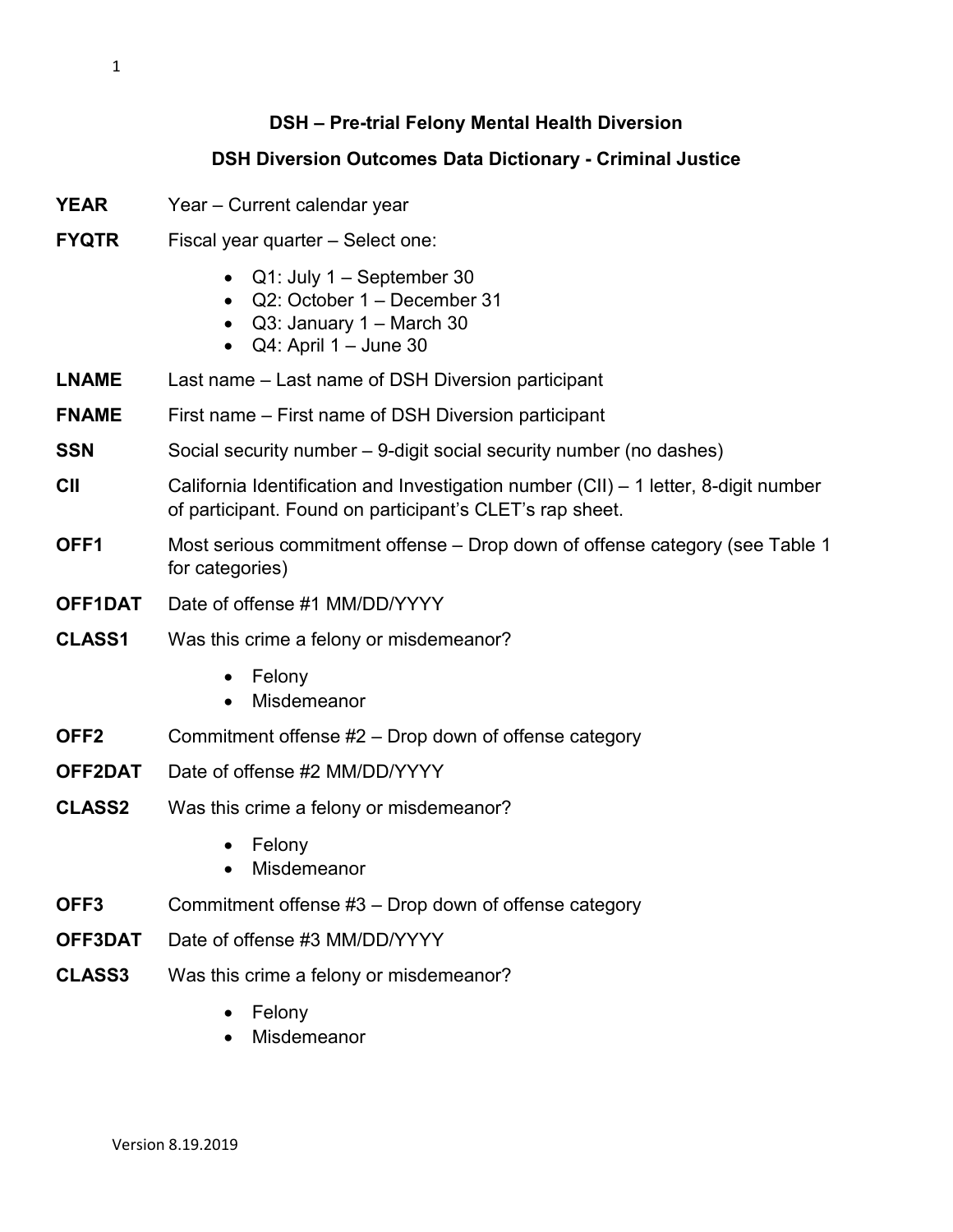- **DBOOK** Date booked into jail prior to diversion. Indicate the date the participant was booked into jail for the commitment offense MM/DD/YYYY **INJAIL** Has the participant continuously been in jail since arrest? • No • Yes **JAILREL** Date released from jail: date MM/DD/YYYY **ORDAT** Date participant was ordered into diversion MM/DD/YYYY **STRTDAT** Date participant started diversion MM/DD/YYYY **Length of time ordered into diversion TIMEDVY** X years and **TIMEDVM** XX months Example: 1.5 years ordered into diversion should be entered as **TIMEDVY** 1 year and **TIMEDVM** 6 months **ISTEVAL** Was a competency to stand trial evaluation performed? • No • Yes **OPIN** If yes, opinion of evaluator? • Competent • Not Competent **ISTJDG** Was the participant found Incompetent to Stand Trial by a judge? • No • Yes **ISTDAT** If yes, date the individual was ordered by the judge as being found Incompetent to Stand Trial MM/DD/YYYY **IMO** Is there an Involuntary Medication Order (IMO)?
	- No
	- Yes